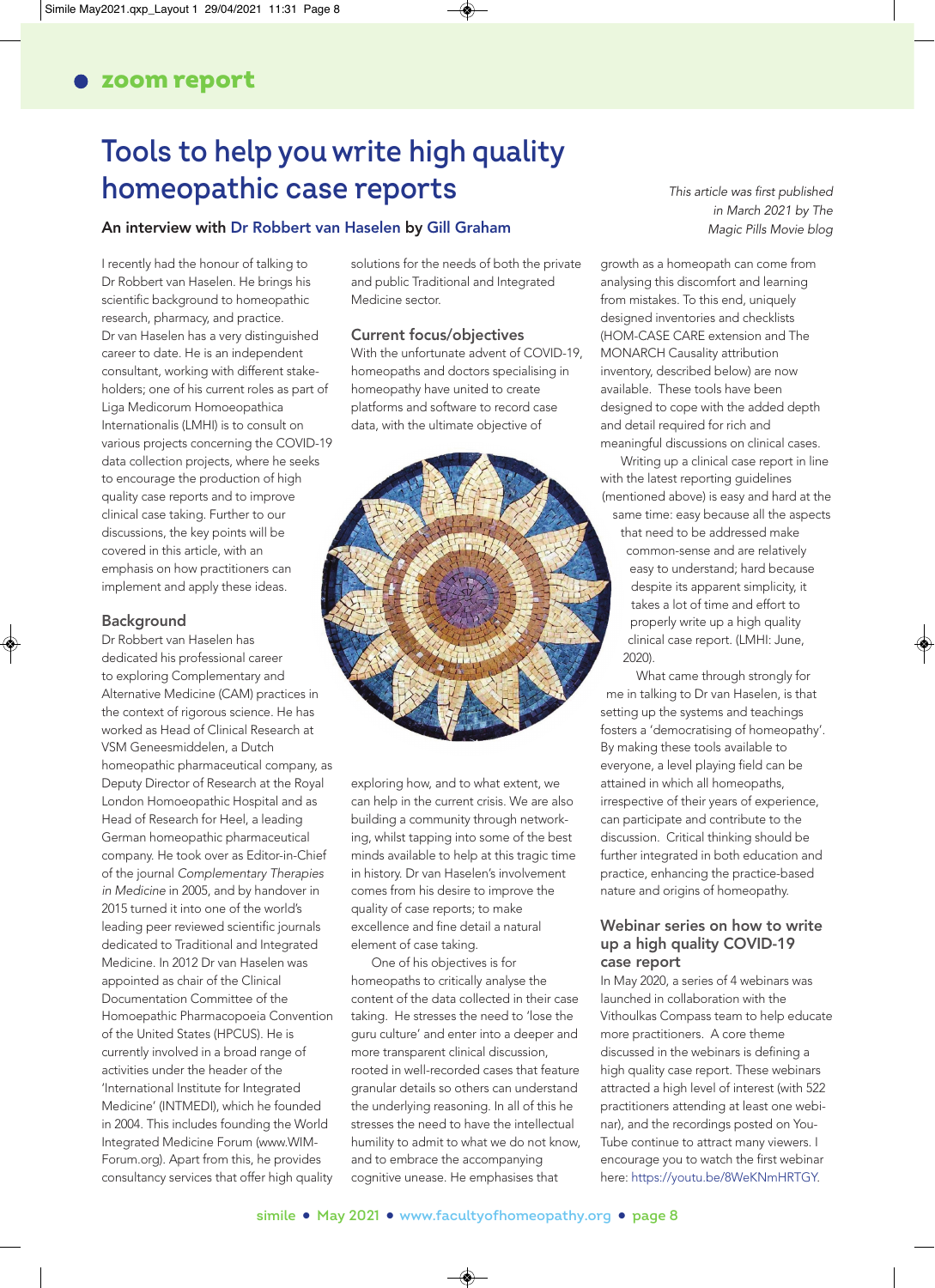The webinars received a lot of positive feedback indicating that the training was well appreciated and beneficial to the community.

#### High quality case reports

The June LMHI newsletter discusses how 'High quality clinical case reports are the qualitative backbone of homeopathy and are an important qualitative piece in the mosaic of the various ongoing COVID-19 projects.' It is clear however, that this is not always easy to achieve. In talking to Dr van Haselen, he states that we often need to be prepared to move out of our comfort zones, and become more methodical, sometimes slower and more careful in our approach. Embracing the discomfort associated with the increased effort involved in accumulating high quality and comprehensive case information, is essential for learning from our cases. By using simple tools, such as those discussed, it is possible to report the outcomes in a transparent and consistent way. Every homeopath should use critical thinking he states. In fact, Hahnemann was a critical thinker as is reflected in the following statement: "indolence, love of ease and obstinacy preclude effective service at the altar of truth".

High quality case reports are only part of the picture however, with other equally important elements required. He refers to the 'quality value chain' in homeopathy and a chain being only as strong as its weakest link. The most important 'elements' of this chain are:

- 1. High quality homeopathic medicinal products
- 2. High quality clinical case reports
- 3. High quality and reliable information in the Materia Medica and repertories
- 4. Optimal case taking and decision making

### Three important tools for writing a clinical case report

The second LMHI newsletter, (Christmas 2020) highlights specific tools that have been developed to help practitioners write and identify high quality clinical case reports and allow for more transparency.

- 1. The CARE Clinical Case Reporting Guideline (for case reports in general) ([http://www.care-statement.org/\)](http://www.care-statement.org/)
- 2. The HOM-CASE CARE Extension2 (additional items to consider for



homeopathic case reports) was developed, and as part of the COVID-19 project, was converted into an 'easy to use' template in Word, which guides homeopaths in terms of the data that needs to be reported. [https://www.dropbox.com/s/v9nv9nic0](https://www.dropbox.com/s/v9nv9nic0mpufbo/LMHI2020_COVID-19_HOM-CASE_submission_form.docx?dl=0) mpufbo[/LMHI2020\\_COVID-19\\_HOM-](https://www.dropbox.com/s/v9nv9nic0mpufbo/LMHI2020_COVID-19_HOM-CASE_submission_form.docx?dl=0)[CASE\\_submission\\_form.docx?dl=0](https://www.dropbox.com/s/v9nv9nic0mpufbo/LMHI2020_COVID-19_HOM-CASE_submission_form.docx?dl=0)

3. The MONARCH Causality attribution inventory3 (items to assess the likelihood of causal attribution of observed changes to the homeopathic remedy prescribed). A checklist (in Word) that can be used for assessing the homeopathic treatment of COVID-19 cases is available here:

[https://www.dropbox.com/s/499eevc2](https://www.dropbox.com/s/499eevc2pmt6o94/LMHI2020_COVID-19_MONARCH_checklist.docx?dl=0) pmt6o94[/LMHI2020\\_COVID-](https://www.dropbox.com/s/499eevc2pmt6o94/LMHI2020_COVID-19_MONARCH_checklist.docx?dl=0)

[19\\_MONARCH\\_checklist.docx?dl=0](https://www.dropbox.com/s/499eevc2pmt6o94/LMHI2020_COVID-19_MONARCH_checklist.docx?dl=0) The CARE guideline and HOM-CASE CARE extension primarily address the comprehensiveness of a clinical case report.

## .<br>" nt o<br>**99**<br>... Real knowledge is to know the extent of your own ignorance

– Confucius

The MONARCH Causality attribution inventory assesses the likelihood that the purported 'remedy response' is actually due to the remedy. In some ways, this aspect is even more important than the CARE guideline and HOM-CASE CARE extension: The wrong attribution of a case as e.g., a 'phosphorus' case, inevitably invalidates the case report. The MONARCH aims to create more transparency and consistency in this process. An important lesson learnt to date was that aspects of the 'direction of cure', such as the improvement of symptoms in reverse chronological order, were observed in successful COVID-19

Cases. However, learning this lesson was only possible because the chronology of symptom development prior to, and after, the remedy administration was reported in sufficient detail. So sufficient comprehensiveness of a clinical case report is essential for this type of assessment. In short, the ideal Clinical Case Report should be comprehensive, transparent and explicitly address the likelihood of observed changes being due to the homeopathic medicine(s) prescribed. The tools above have fortunately paved the way for this to happen, together with the education and training discussed.

Dr van Haselen, refers to heuristics, which he describes as "a mental shortcut that allows people to solve problems and make judgments quickly and efficiently." So in medicine this is akin to the concept of 'clinical intuition' rooted in clinical experience. In homeopathy it is difficult to have a straightforward, algorithmic route to follow. As a highly individualised therapeutic system, decision making is complex. So homeopaths need to be aware that their 'clinical intuition' may be wrong. Hahnemann's concept of the unprejudiced observer (§ 6 Organon), is virtually impossible to attain. There is inevitably bias in both case-taking and symptom/remedy selection, it is part of human nature. We therefore need to help ourselves by being as transparent and clear as possible, which is very much in line with what Hahnemann applied and suggested. As referred to above, the suggested tools can help to achieve the 'granularity' required for in depth discussion on clinical cases.

#### How do we increase the number of cases being submitted?

Until now, the uptake on case submission continues to be disappointingly low, and whilst its use is increasing, the HOM-CASE CARE guideline template is not being used as frequently as it should be. There are a variety of possible contributing factors, such as lack of time, unfamiliarity with having to comply with guidelines that are different from the usual methods of recording cases. Also, the various COVID-19 related LMHI projects, were insufficiently connected and integrated.

Based on the above-mentioned analysis, it was decided to better connect all the elements by enhancing